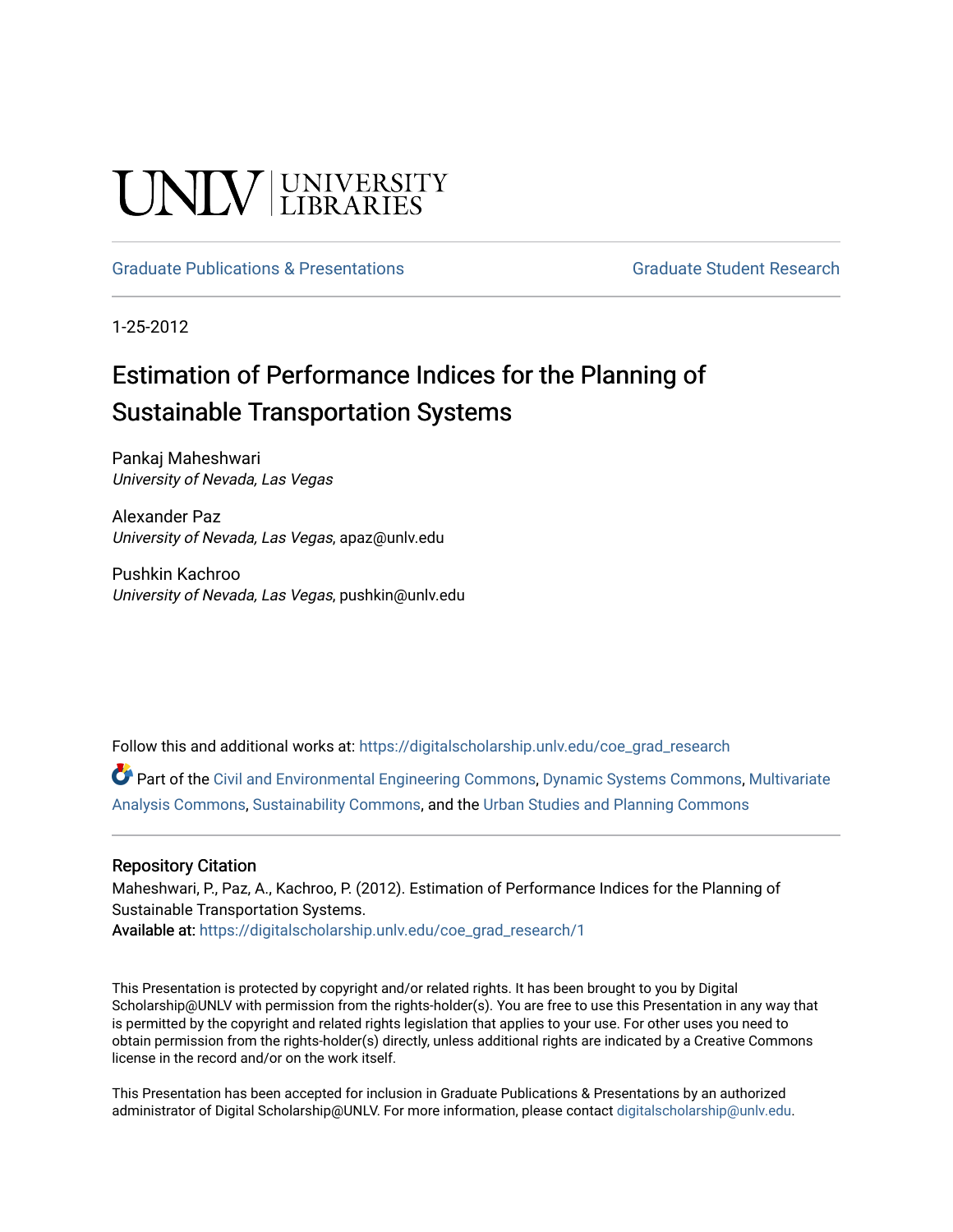#### **Estimation of Performance Indices for the Planning of Sustainable Transportation Systems**

presented by

Pankaj Maheshwari, P.E. Alexander Paz, Ph.D. P.E. Puchkin Kachroo, Ph.D. P.E.

University of Nevada Las Vegas Jan 25, 2012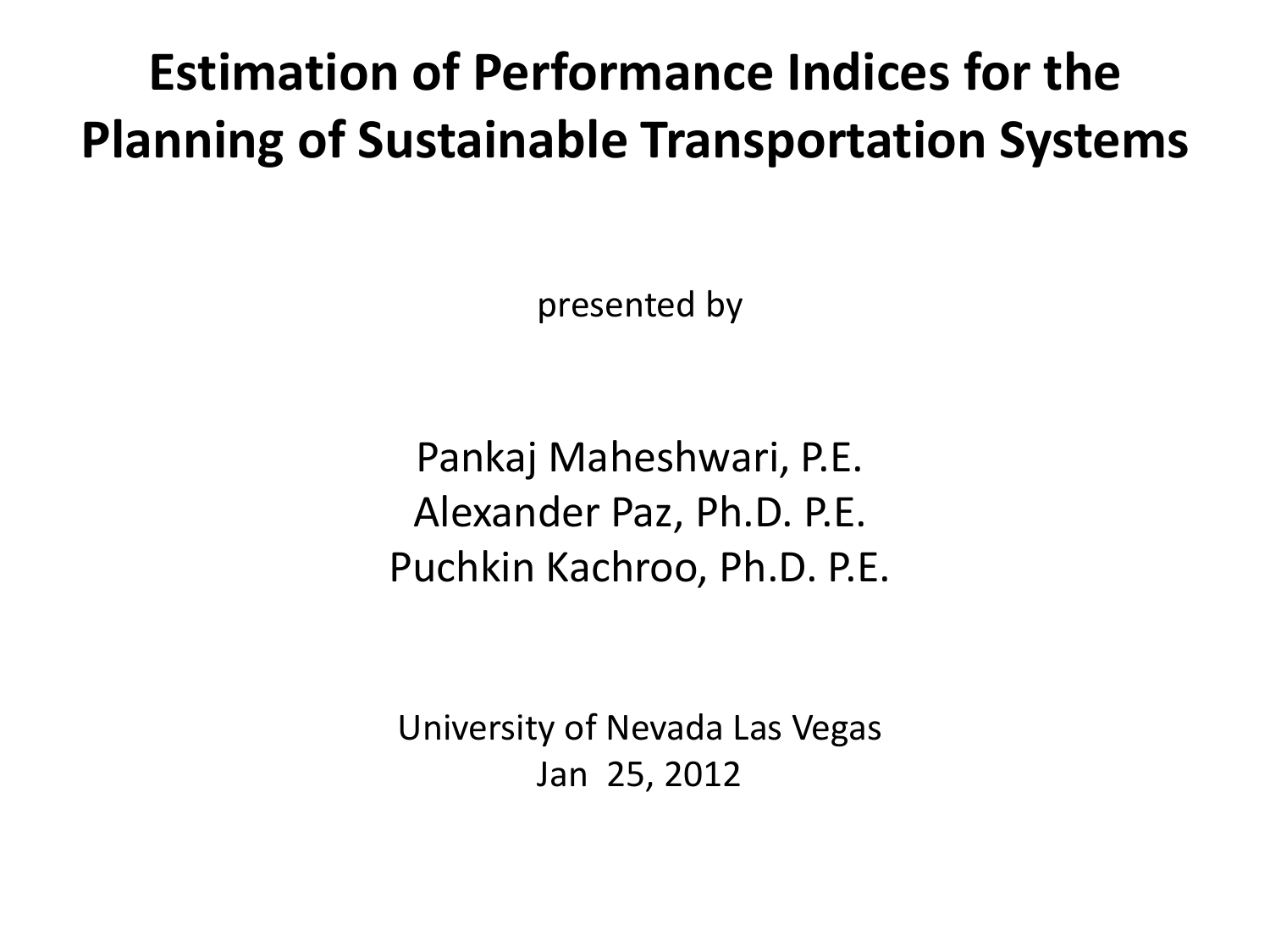## Introduction

- What is sustainable transportation system?
- *Fulfill the needs of current generations without compromising the ability of future generations*
- *Utilize resources without compromising their health and productivity*
- *Leads to development that improves quality of life*
- *Assimilate economic, ecological, social, and bio-physical components of resource ecosystems*
- *Minimize the use of renewable and non-renewable resources, provide affordability and equity between generations*
- No consensus is available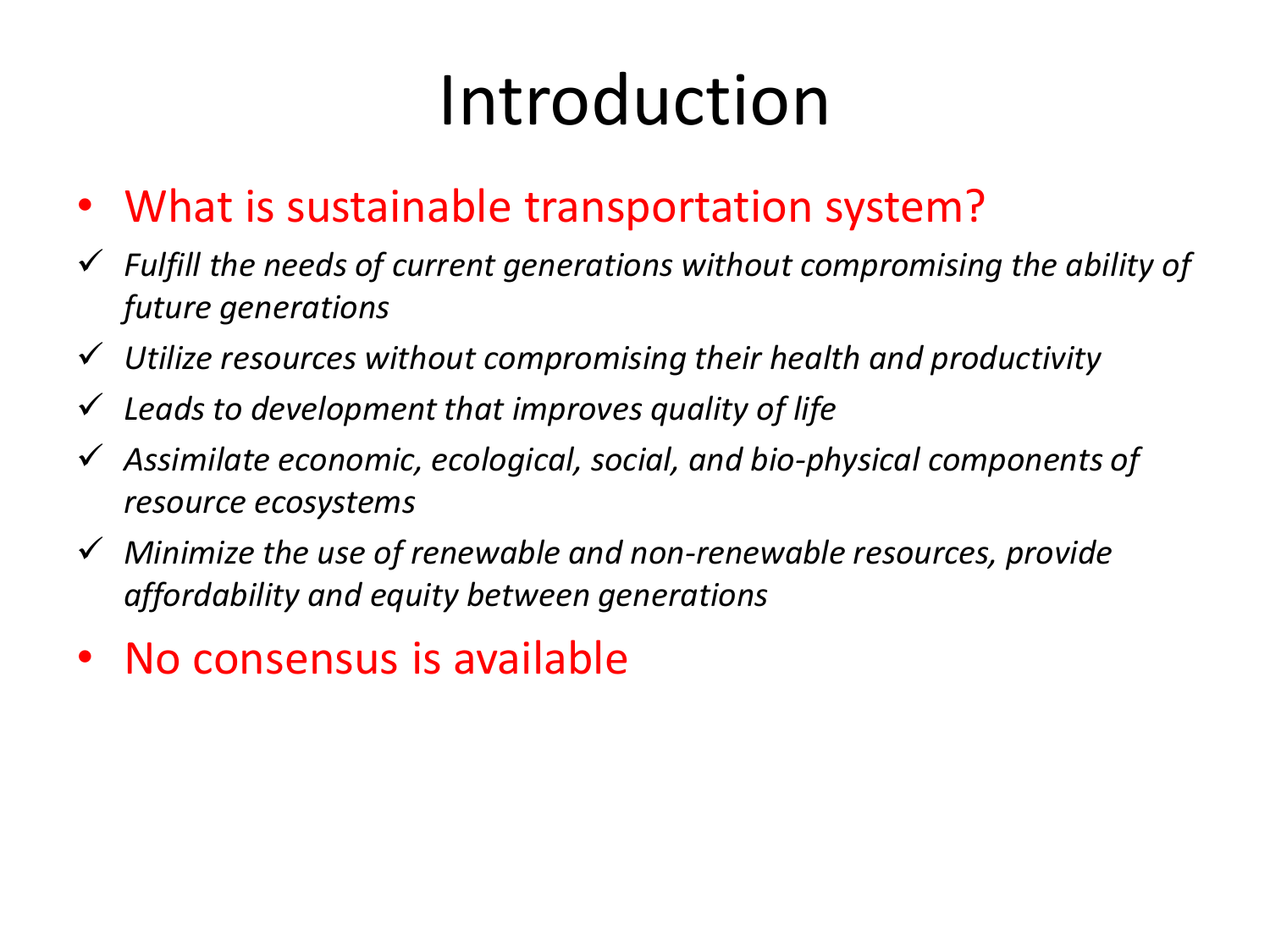### Literature Review

- $\checkmark$  Existing research is associated with the construction, operation, maintenance, and planning of transportation systems.
- $\checkmark$  The current planning of transportation systems is limited in terms of the number, accuracy, length, and the approaches used.
- $\checkmark$  Fuel consumption, vehicle emissions, safety, congestion, and social and economic access are of such levels that they can be sustained into the indefinite future.

#### $\checkmark$  Transportation Level

- *Doesn't explicitly includes sustainability considerations*
- *Multiple performance measures are required*
- *Composite sustainability index is required*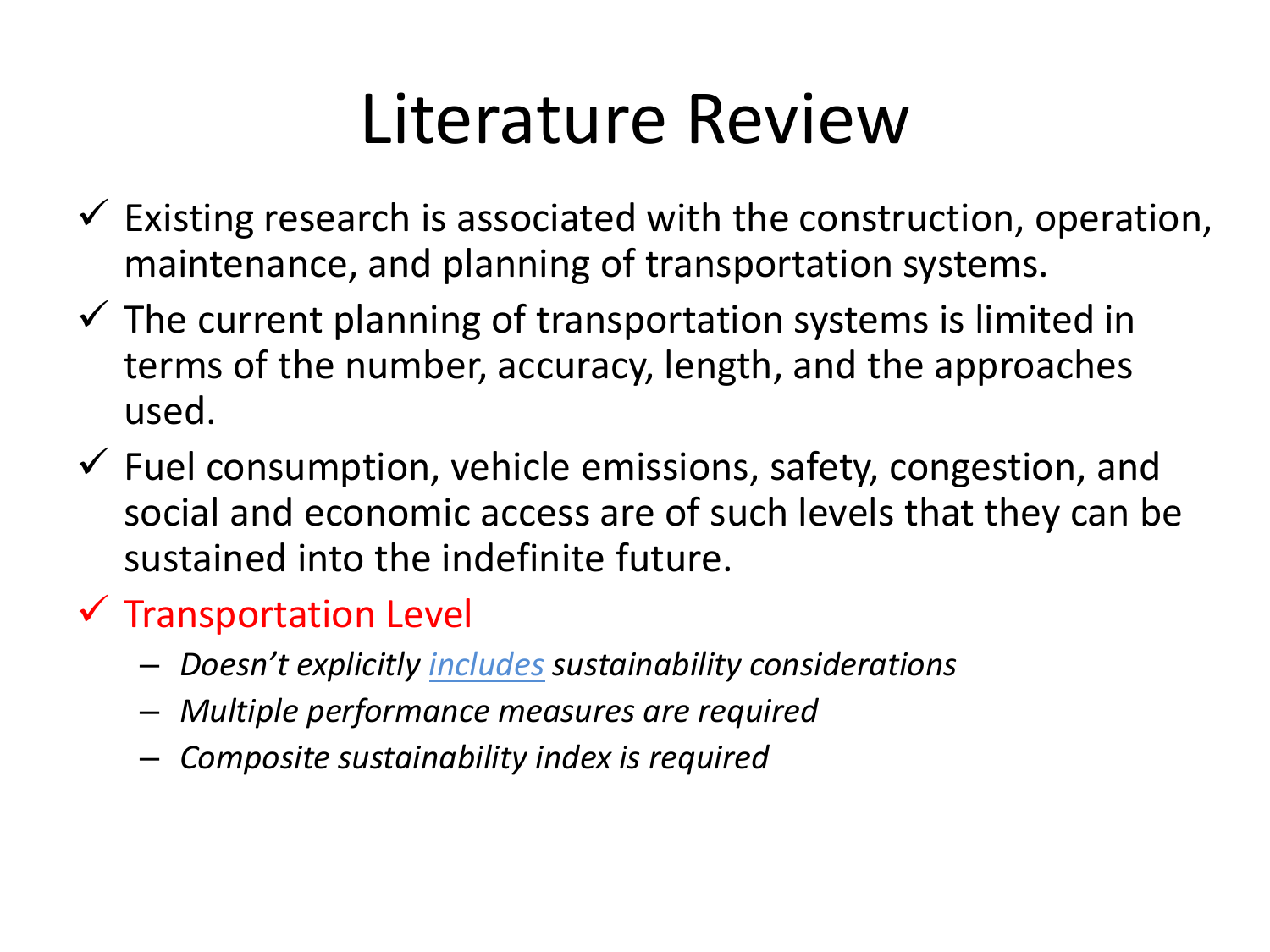## Motivation

Existing Analysis Techniques for considering Multiple Performance Measures Multi-criteria Decision Making

- *Relative importance (weights) of the indicator or criteria*
- *Aggregation method (linearly weighted)*

#### **Drawbacks**

- *Expert advise, surveys are done to compute the weights (time consuming)*
- *Vary from one geographical and spatial location to another*

#### Global Level

- *Multiple interdependent systems are considered*
- *Combine performance measures using soft technologies such as fuzzy logic*
- *Dynamic mathematical ecology (predator-prey) techniques*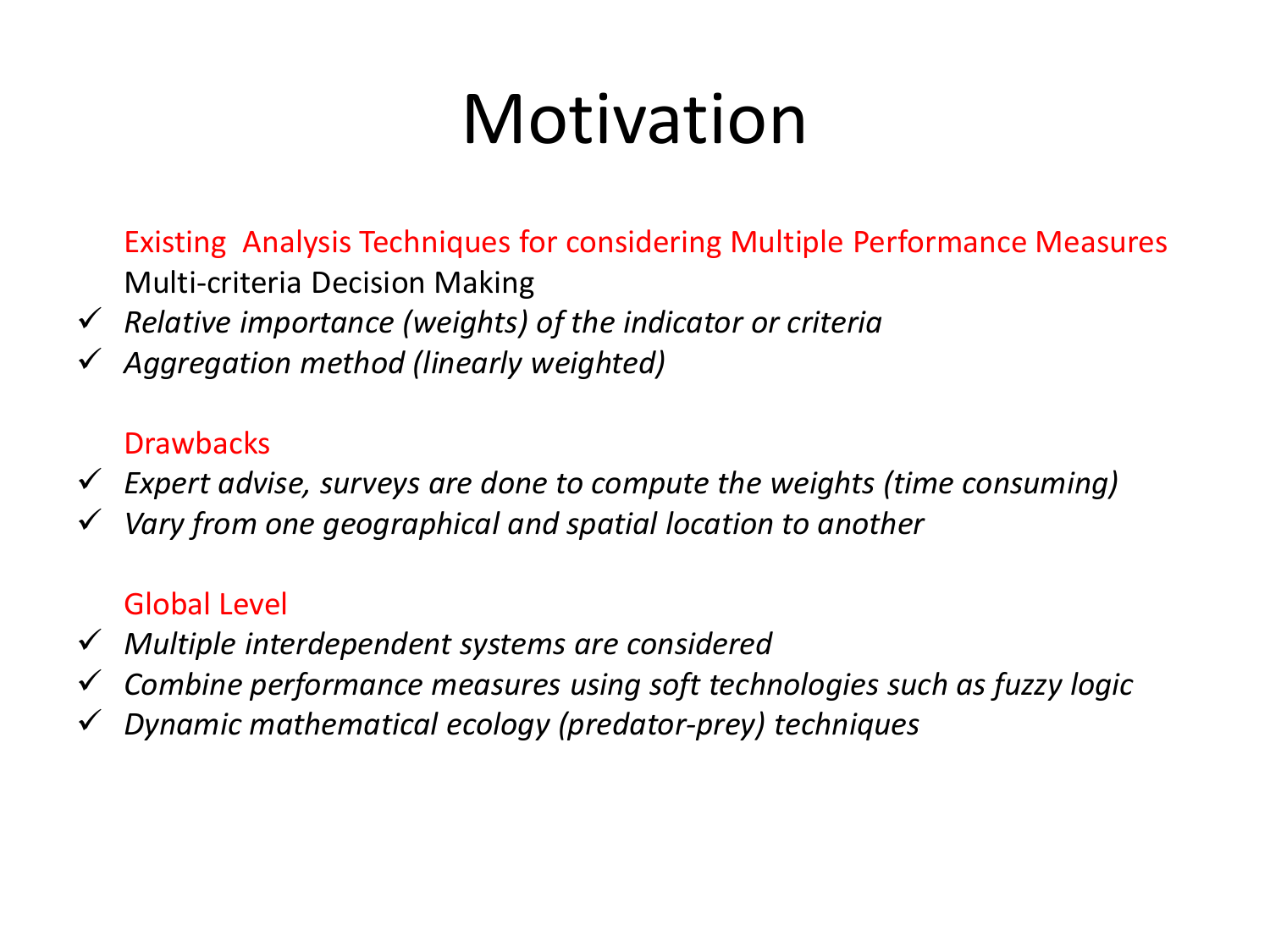# Methodology

- Proposed Definitions of Sustainability
- Interdependent Systems
- Performance Indices (PI's)
- Composite Sustainability Index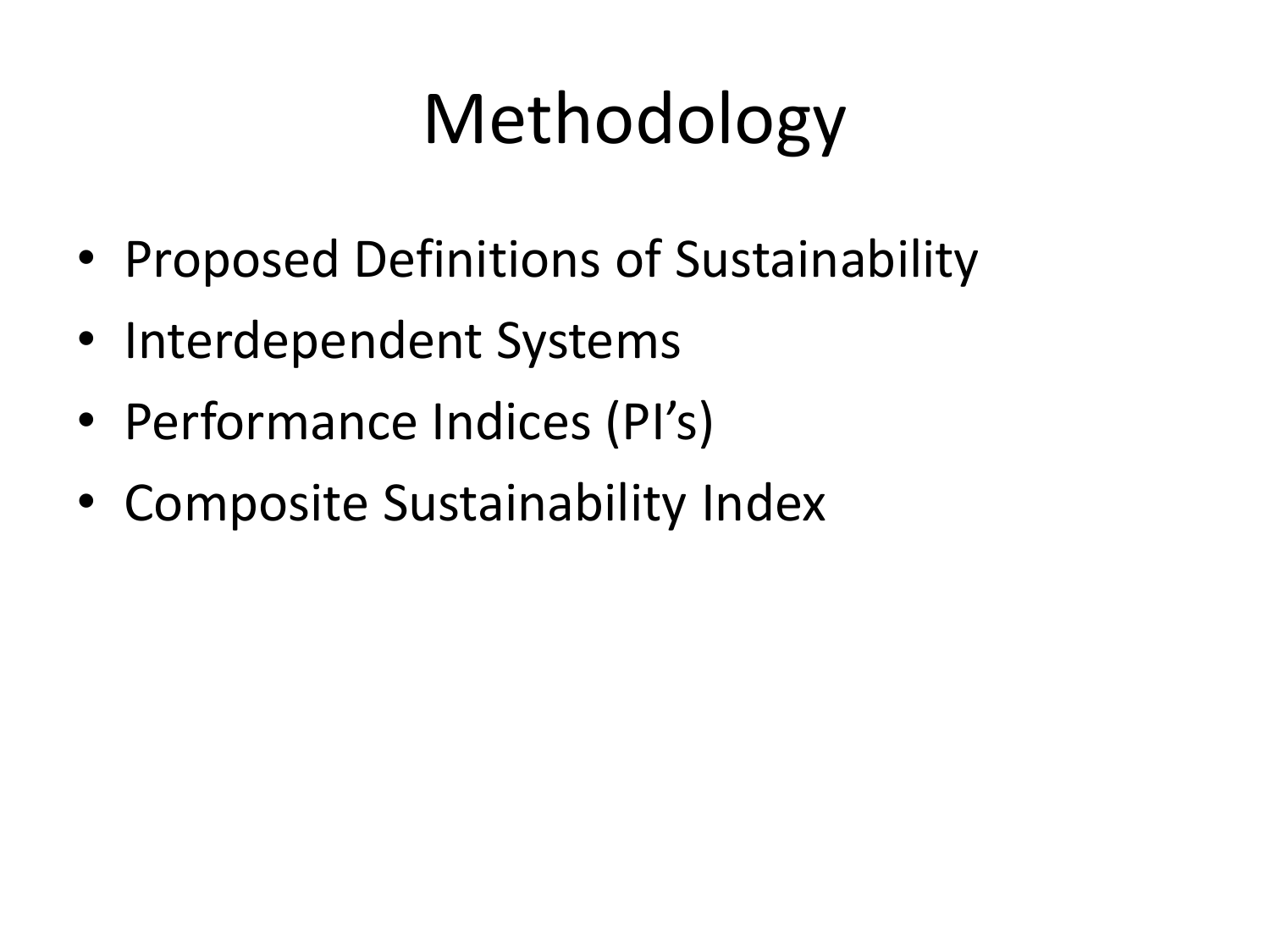#### Proposed Definition of Sustainability

Sustainability is achieved when the Transportation system, Activity system and Environmental system have all reached minimum and stable levels of quality so that they can continue operating in perpetuity at less than these levels.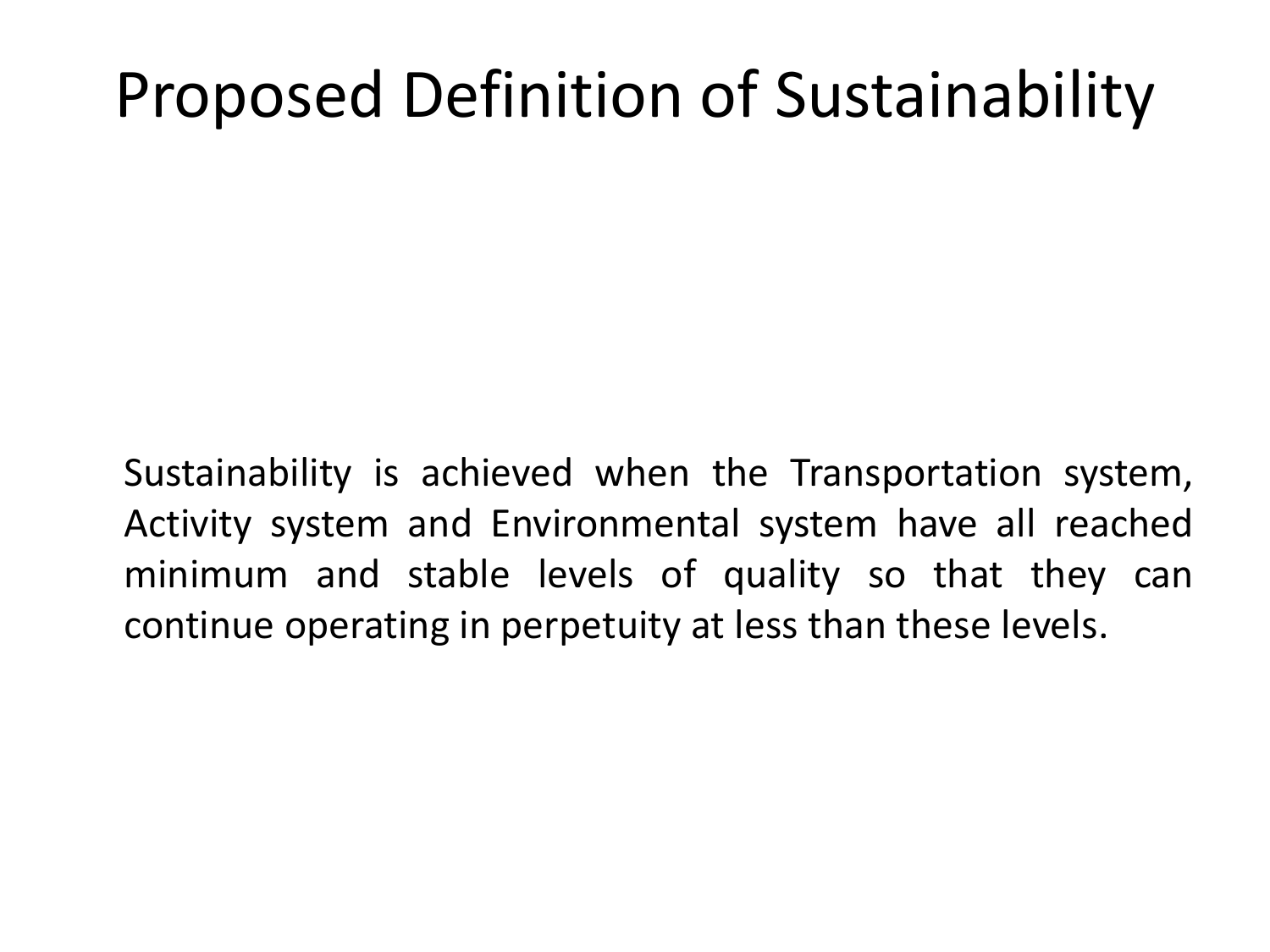### Interdependent Systems

- **Transportation System**: Transportation system is defined as a system that includes all the infrastructure facilities, vehicles, operators, and control strategies used to provide transportation services to people and move products.
- **Activity System**: Activity system is defined as a system which constitutes social, cultural, health-related, and economic/financial aspects that are inherent in our society.
- **Environmental System**: Environmental system is defined as the system that includes the air, water, soil, and all other natural resources as well as all living organisms that are affected and/or used by the transportation and activity systems.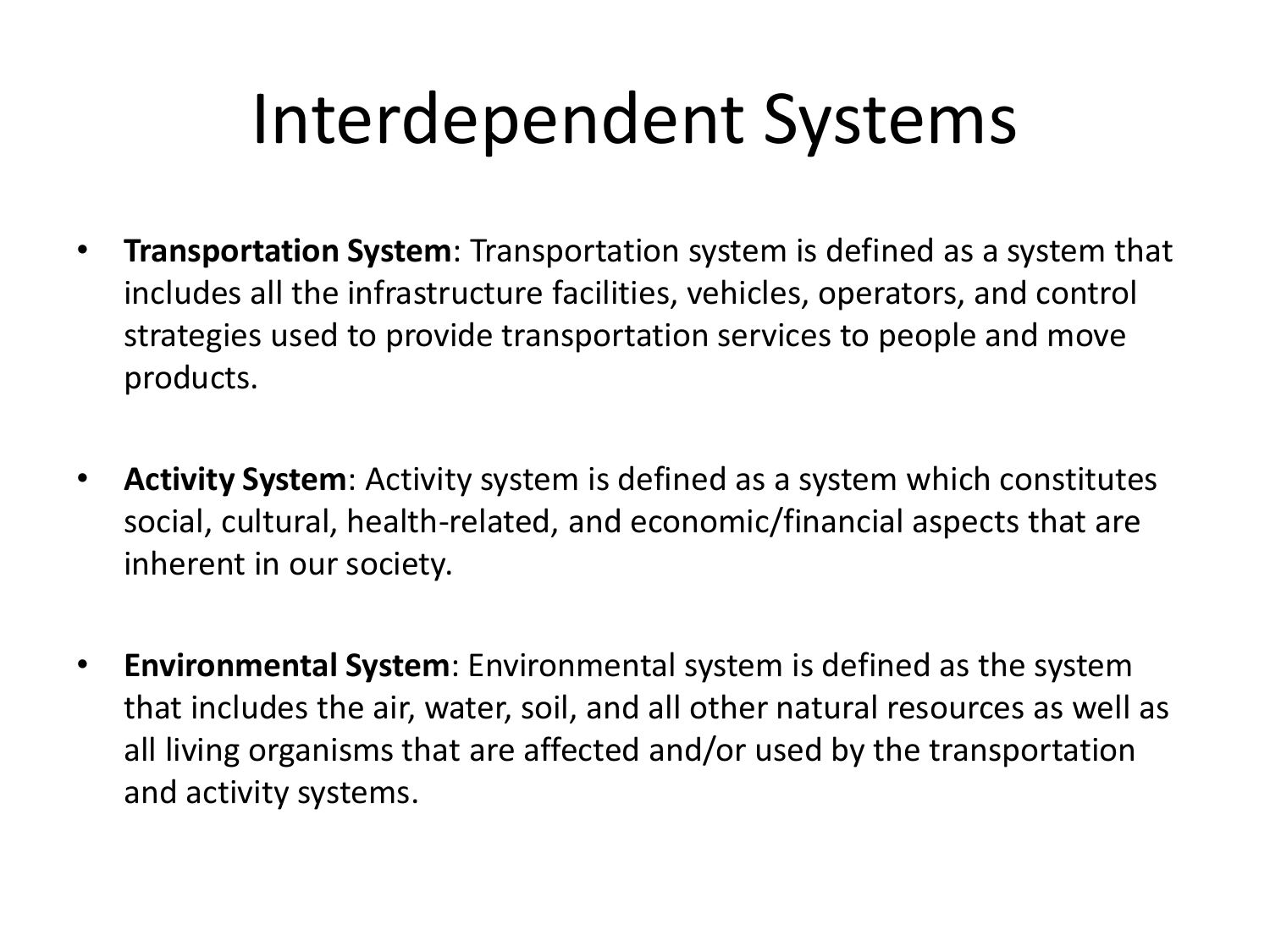# Performance Indices

#### Transportation System

- $\checkmark$  Vehicle Miles Travel per Lane Mile (VMT/Lane Mile)
- $\checkmark$  Transportation Service Index (TSI)
- $\checkmark$  Personal Spending on Transportation

#### Activity System

- $\checkmark$  Income (GNI/Capita)
- $\checkmark$  Education
- $\checkmark$  Life Expectancy

#### Environmental System

- $\checkmark$  Greenhouse Gases (CO<sub>2</sub>)
- $\checkmark$  Air Pollutants (CO, NO<sub>2</sub>, SO<sub>2</sub>, PM<sub>10</sub>, VOC)
- $\checkmark$  Water Pollutants (BOD)
- $\checkmark$  Energy Consumption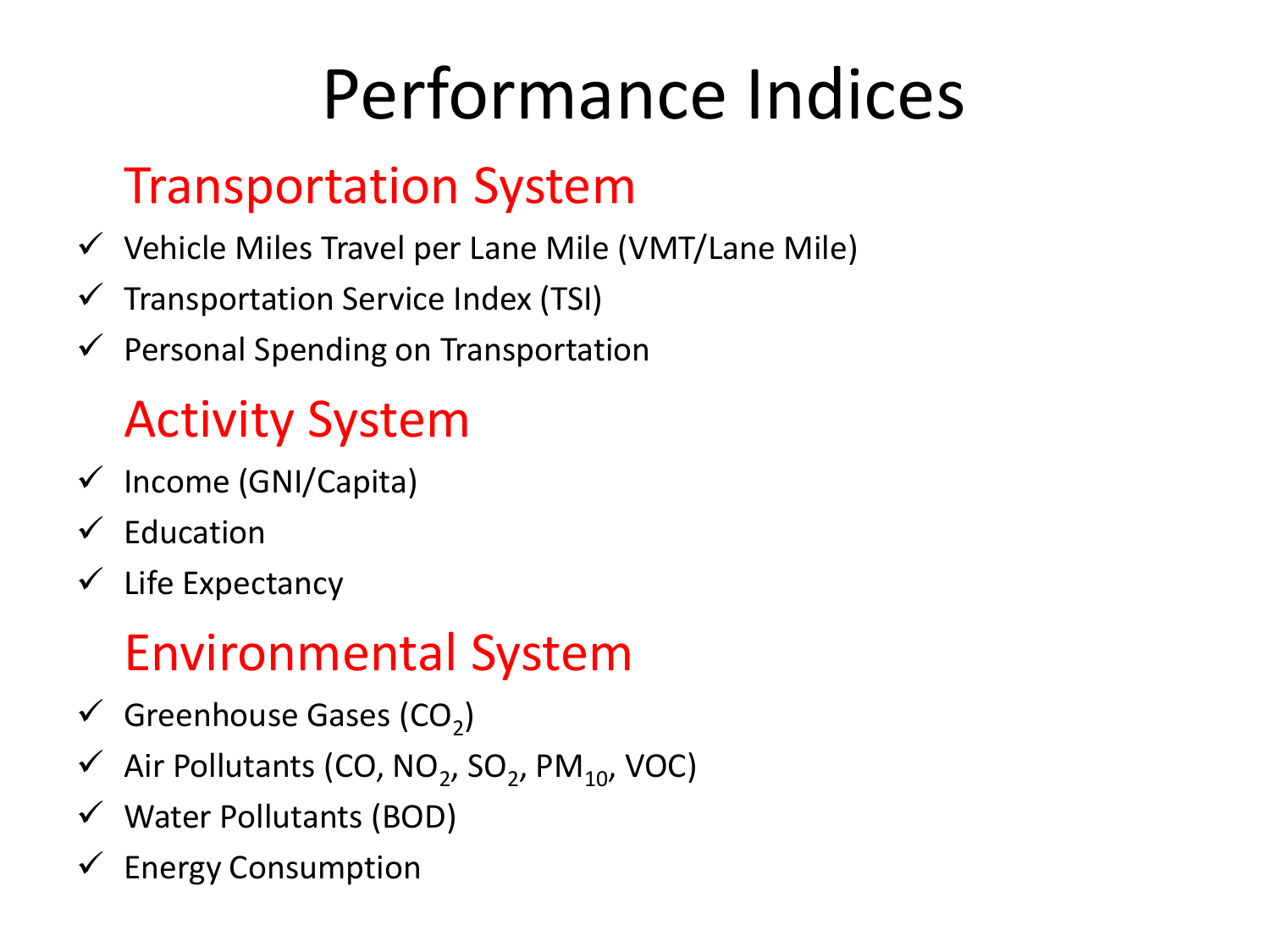## Implementation Procedure

- Performance Measures
- Performance Indices
- Composite Sustainability Index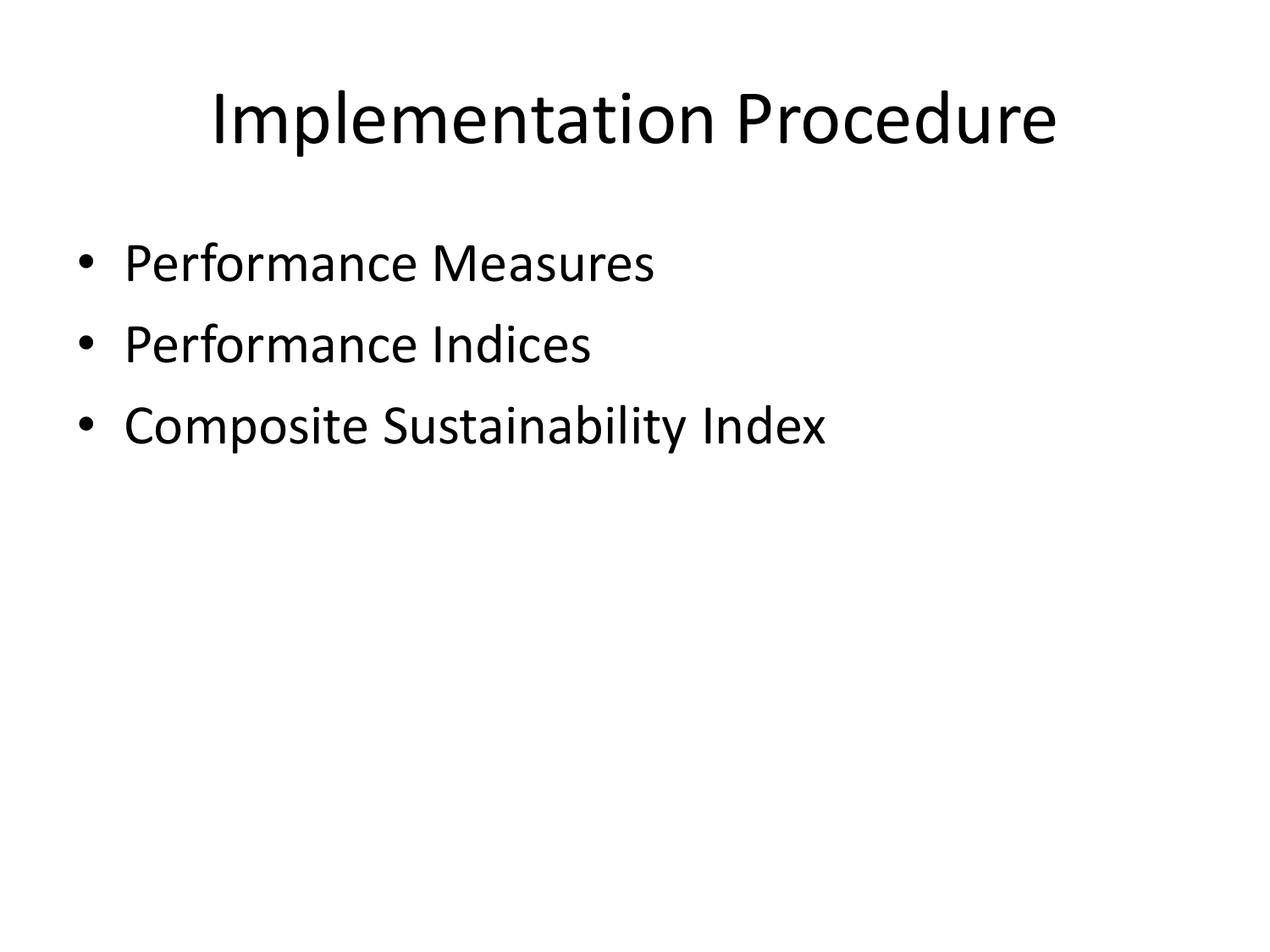# Fuzzy Logic

- $\checkmark$  Combines different data sets with different type of information
- $\checkmark$  When linguistic variables are used, the degrees may be managed by specific functions

#### **Advantages**

- *Built on the structures of qualitative description used in everyday language*
- *Method to define the vague or ambiguous nature of fuzzy set*
- *Easy to understand, flexible, and intuitive approach*
- *Based on experience of the people who understands the system*
- *Easily address certain data set issues: missing values, overlap of common information, complex and nonlinear interdependencies*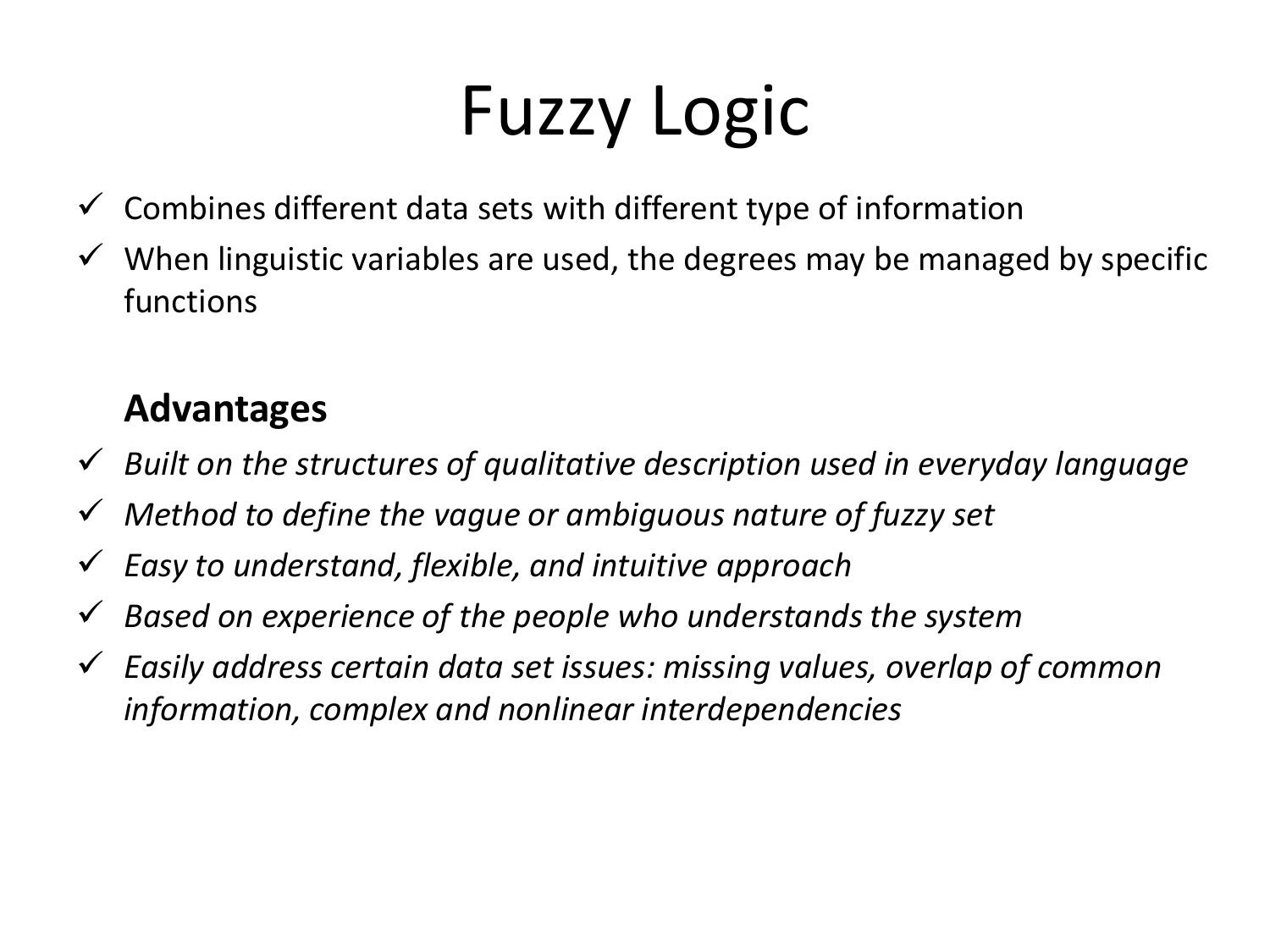#### Membership Function for *TSPI*

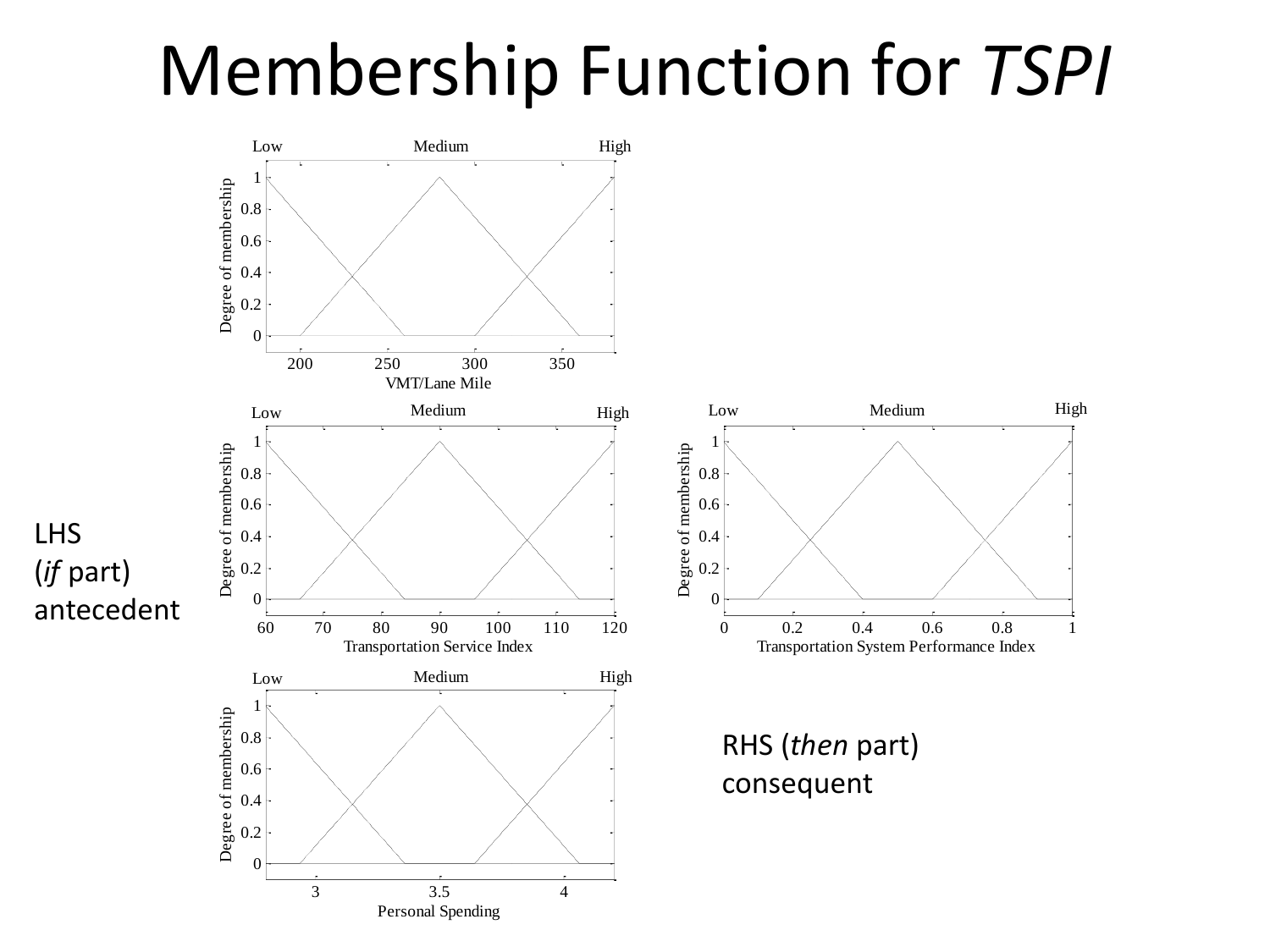#### If-then Rules for *TSPI*

| Rules      |             |   |              |              |              |              |                   |              |                             |              |              |              |              |              |              |              |              |              |              |              | 1 2 3 4 5 6 7 8 9 10 11 12 13 14 15 16 17 18 19 20 21 22 23 24 25 26 27 |              |              |              |              |              |              |              |              |
|------------|-------------|---|--------------|--------------|--------------|--------------|-------------------|--------------|-----------------------------|--------------|--------------|--------------|--------------|--------------|--------------|--------------|--------------|--------------|--------------|--------------|-------------------------------------------------------------------------|--------------|--------------|--------------|--------------|--------------|--------------|--------------|--------------|
| <b>LHS</b> | $\nu$       | L |              |              |              |              |                   |              | $X$ $X$ $X$ $X$ $X$ $X$ $X$ | $\mathbf{X}$ | X            |              |              |              |              |              |              |              |              |              |                                                                         |              |              |              |              |              |              |              |              |
|            |             | M |              |              |              |              |                   |              |                             |              |              | $\mathbf{X}$ | $\mathbf{X}$ | $\mathbf{X}$ | X            | $\mathbf{X}$ | $\mathbf{X}$ | $\mathbf{X}$ | $\mathbf{X}$ | $\mathbf{X}$ |                                                                         |              |              |              |              |              |              |              |              |
|            |             | H |              |              |              |              |                   |              |                             |              |              |              |              |              |              |              |              |              |              |              | $\mathbf{X}$                                                            | $\mathbf{X}$ | $\mathbf{X}$ | $\mathbf{X}$ | $\mathbf{x}$ | $X \mid$     | $\mathbf{X}$ | X            | $\mathbf{X}$ |
|            | <b>TSI</b>  | L |              | $X \mid X$   |              |              |                   |              |                             |              |              | $\mathbf{X}$ | $\mathbf{X}$ | $\mathbf{X}$ |              |              |              |              |              |              | $X \rightarrow \mathbb{P}$                                              | $\mathbf{X}$ | $\mathbf{X}$ |              |              |              |              |              |              |
|            |             | M |              |              |              |              | $X \mid X \mid X$ |              |                             |              |              |              |              |              | $\mathbf{X}$ | X            | $\mathbf{X}$ |              |              |              |                                                                         |              |              | $\mathbf{x}$ | $\mathbf{x}$ | $\mathbf{X}$ |              |              |              |
|            |             | H |              |              |              |              |                   |              | $\mathbf{X}$                |              | $\mathbf{X}$ |              |              |              |              |              |              | $\mathbf{X}$ | $\mathbf{X}$ | $\mathbf{X}$ |                                                                         |              |              |              |              |              | $\mathbf{X}$ |              | $\mathbf{X}$ |
|            | ps          | L | $\mathbf{X}$ |              |              | $\mathbf{X}$ |                   |              | $\mathbf{X}$                | $\mathbf{X}$ |              | $\mathbf{X}$ |              |              | $\mathbf{X}$ |              |              | $\mathbf{X}$ |              |              | $\mathbf{X}$                                                            |              |              | $\mathbf{X}$ |              |              | $\mathbf{X}$ | $\mathbf{X}$ |              |
|            |             | M |              | $\mathbf{X}$ |              |              | $\mathbf{X}$      |              |                             | $\mathbf{X}$ |              |              | $\mathbf{X}$ |              |              | $\mathbf{X}$ |              |              | $\mathbf{X}$ |              |                                                                         | $\mathbf{X}$ |              |              | $\mathbf{X}$ |              |              | $\mathbf{X}$ |              |
|            |             | H |              |              |              |              |                   |              |                             |              |              |              |              |              |              |              |              |              |              |              |                                                                         |              |              |              |              |              |              |              |              |
|            |             |   |              |              | $\mathbf{X}$ |              |                   | $\mathbf{X}$ |                             |              | $\mathbf{X}$ |              |              | $\mathbf{X}$ |              |              | $\mathbf{X}$ |              |              | $\mathbf{X}$ |                                                                         |              | $\mathbf{X}$ |              |              | $\mathbf{X}$ |              |              | $\mathbf{X}$ |
| <b>RHS</b> | <b>TSPI</b> |   | L            | L            | L            |              | L                 | L            | M                           | M            | M            | L            |              | L            | M            | M            | M            | M            | H            | H            | M                                                                       | M            | M            | H            | H            | H            | H            | H            | H            |

**IF [VMT/lane mile (***v***) is High,** *TSI* **is Low and Personal Spending (***ps***) is Low]**

**THEN [Transportation System Performance Index (***TSPI* **) is Medium]**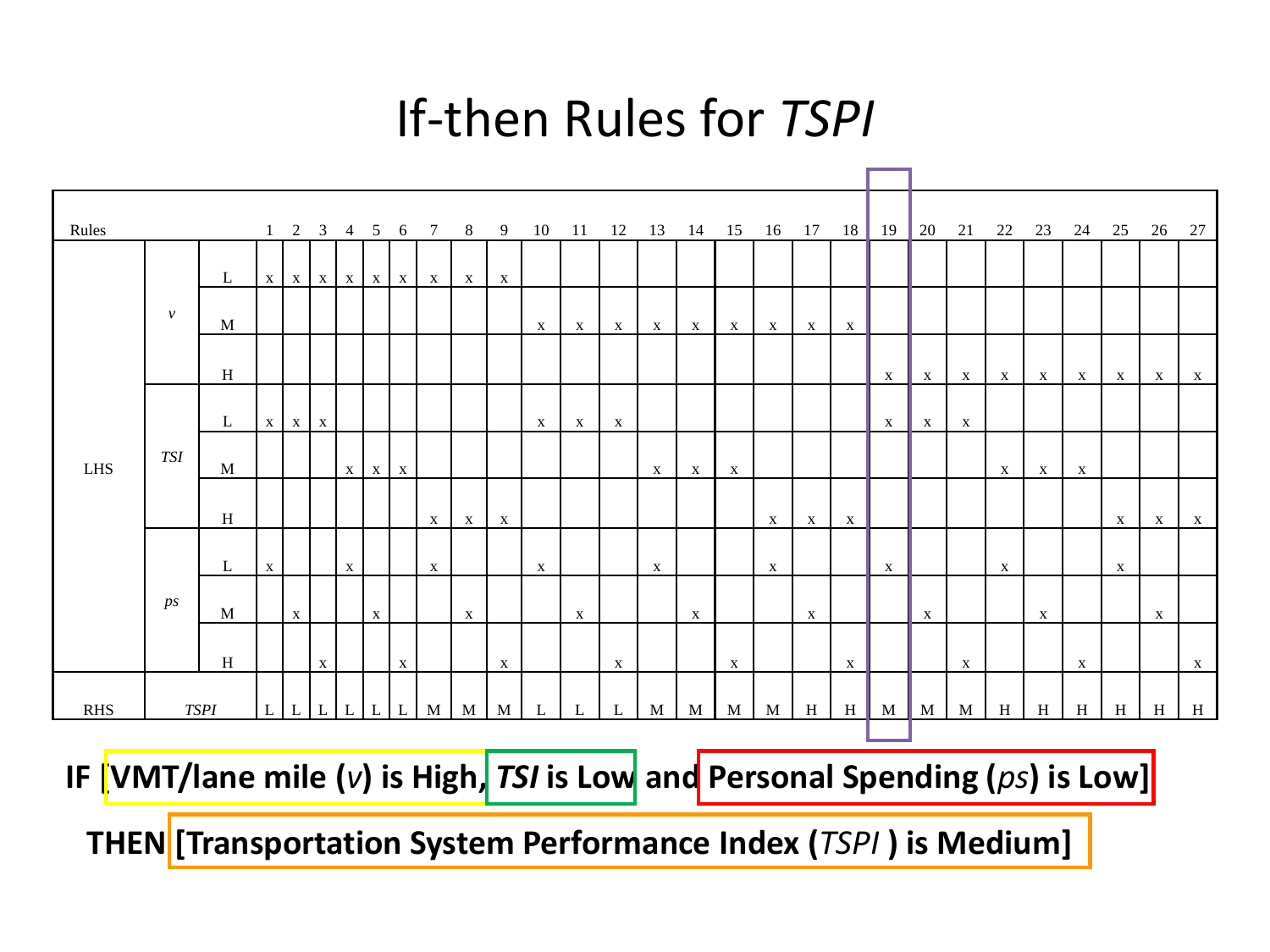### Modeling Approach

*Mamdani max-min composition operator*

$$
\delta^{\alpha} = \max_{z \in Z} \min(\mu_{v}^{\alpha}(z), \mu_{TSI}^{\alpha}(z), \mu_{ps}^{\alpha}(z))
$$

*Mamdani min implication operator*

$$
\mu_{TSPI^{\alpha^*}} = \min(\delta^{\alpha}, \mu_{TSPI^{\alpha}})
$$

*Aggregation*

$$
\mu_{\text{TSPI}^*} = \sum_{\alpha=1}^R \mu_{\text{TSPI}^{\alpha^*}}
$$

*Defuzzification*

$$
TSPI = \frac{\sum_{\alpha=1}^{R} \overline{\theta}^{\alpha} . S(\mu_{TSPI^{\alpha^*}})}{\sum_{\alpha=1}^{R} S(\mu_{TSPI^{\alpha^*}})}
$$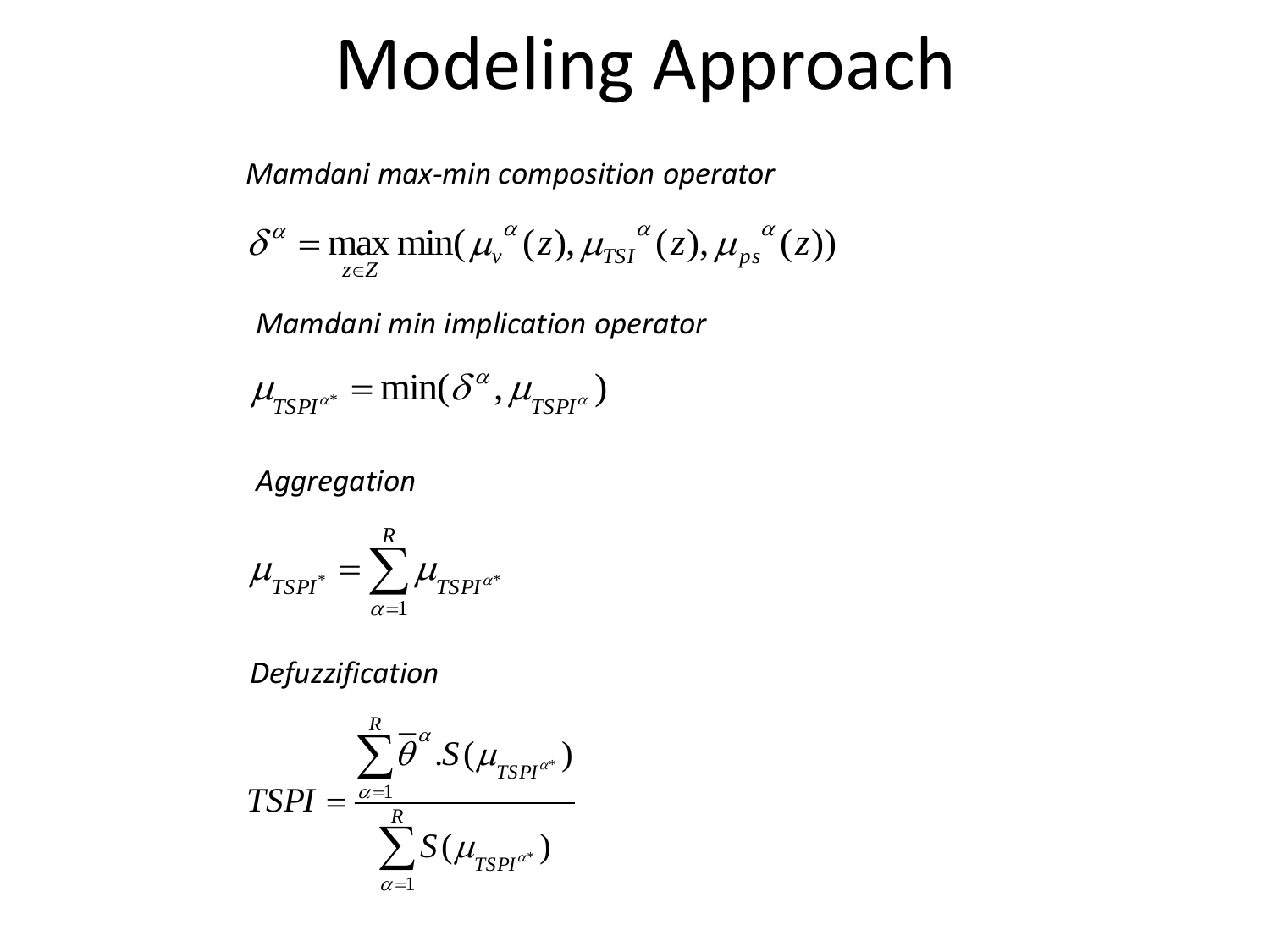### Analysis and Results

#### **Normalized performance measures and Transportation System Performance Index (***TSPI)*

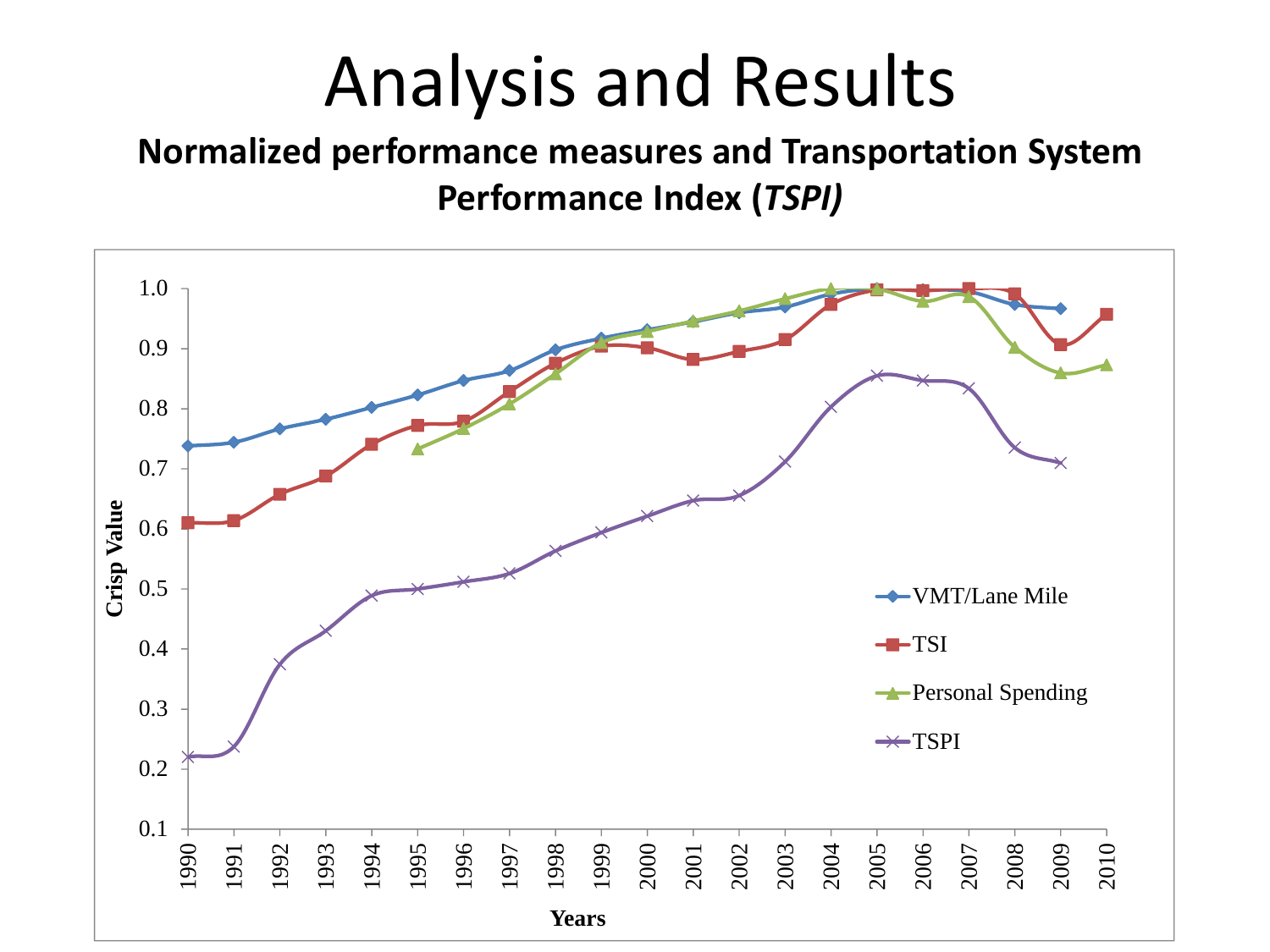### Analysis and Results-contd.

**Normalized performance measures and Activity System Performance Index (***ASPI)*

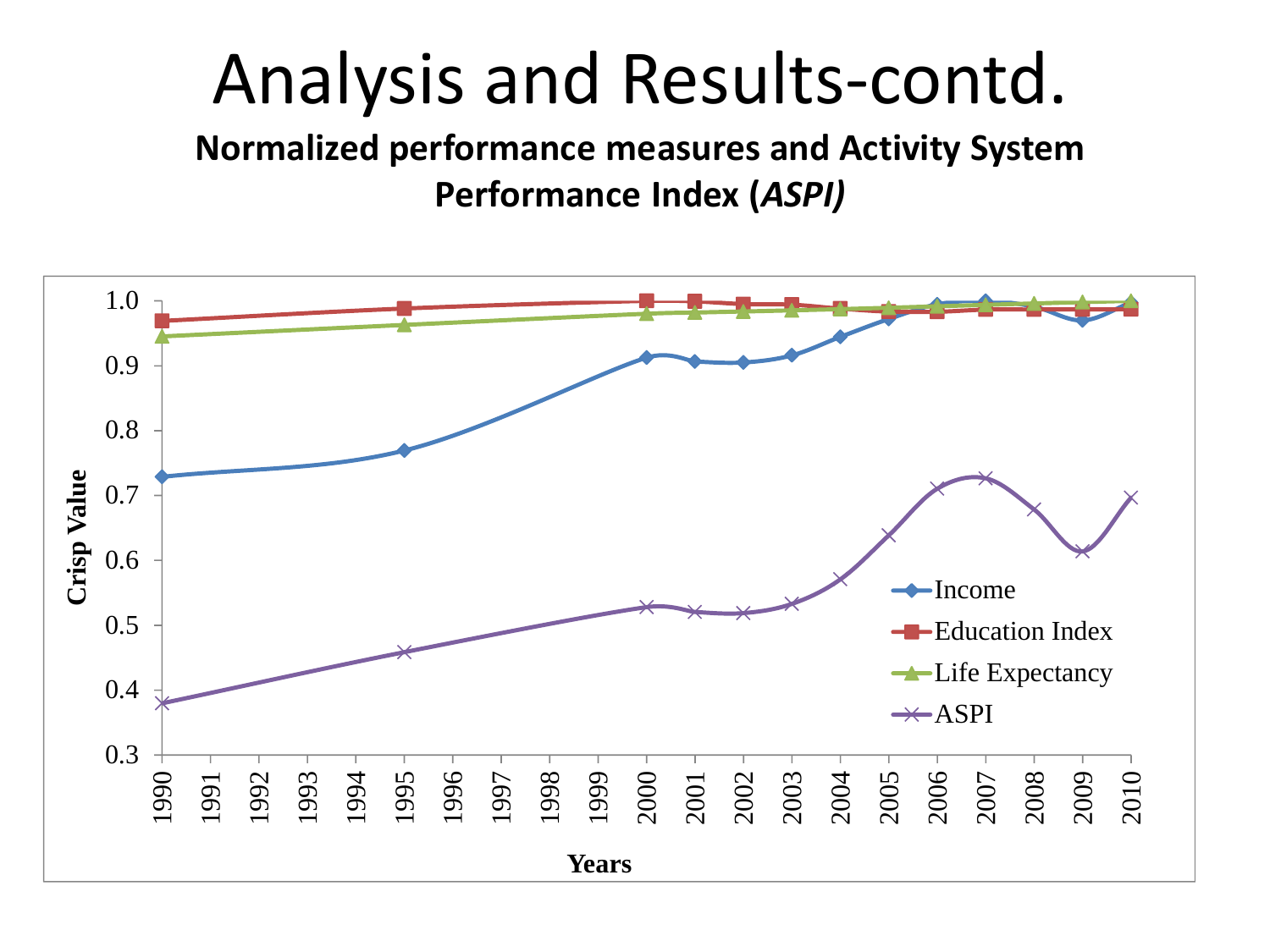#### Analysis and Results-contd.

#### **Normalized performance measures and Environmental System Performance Index (***ESPI)*

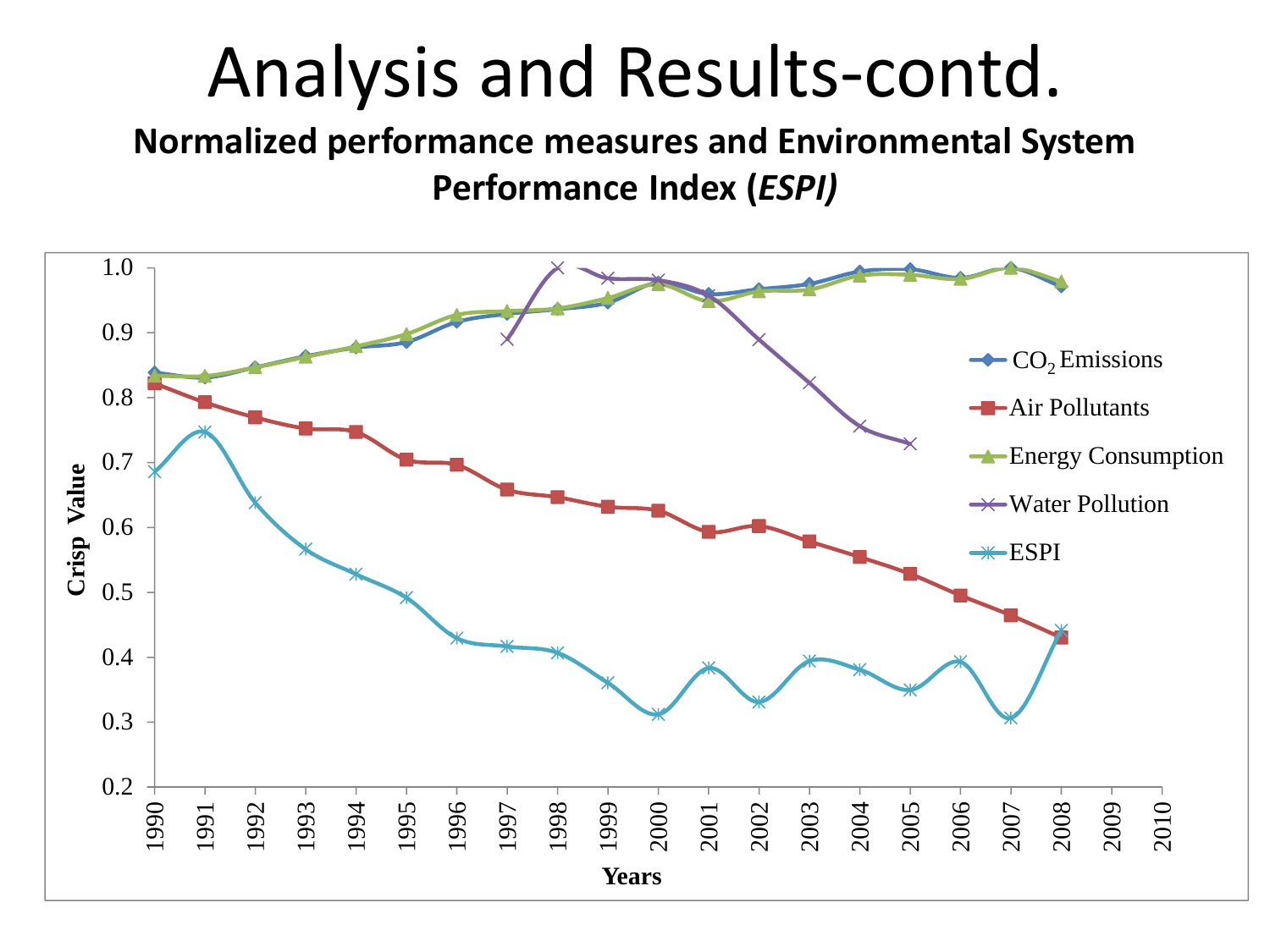#### Analysis and Results-contd.

#### **Composite Sustainability Index (***CSI***)**

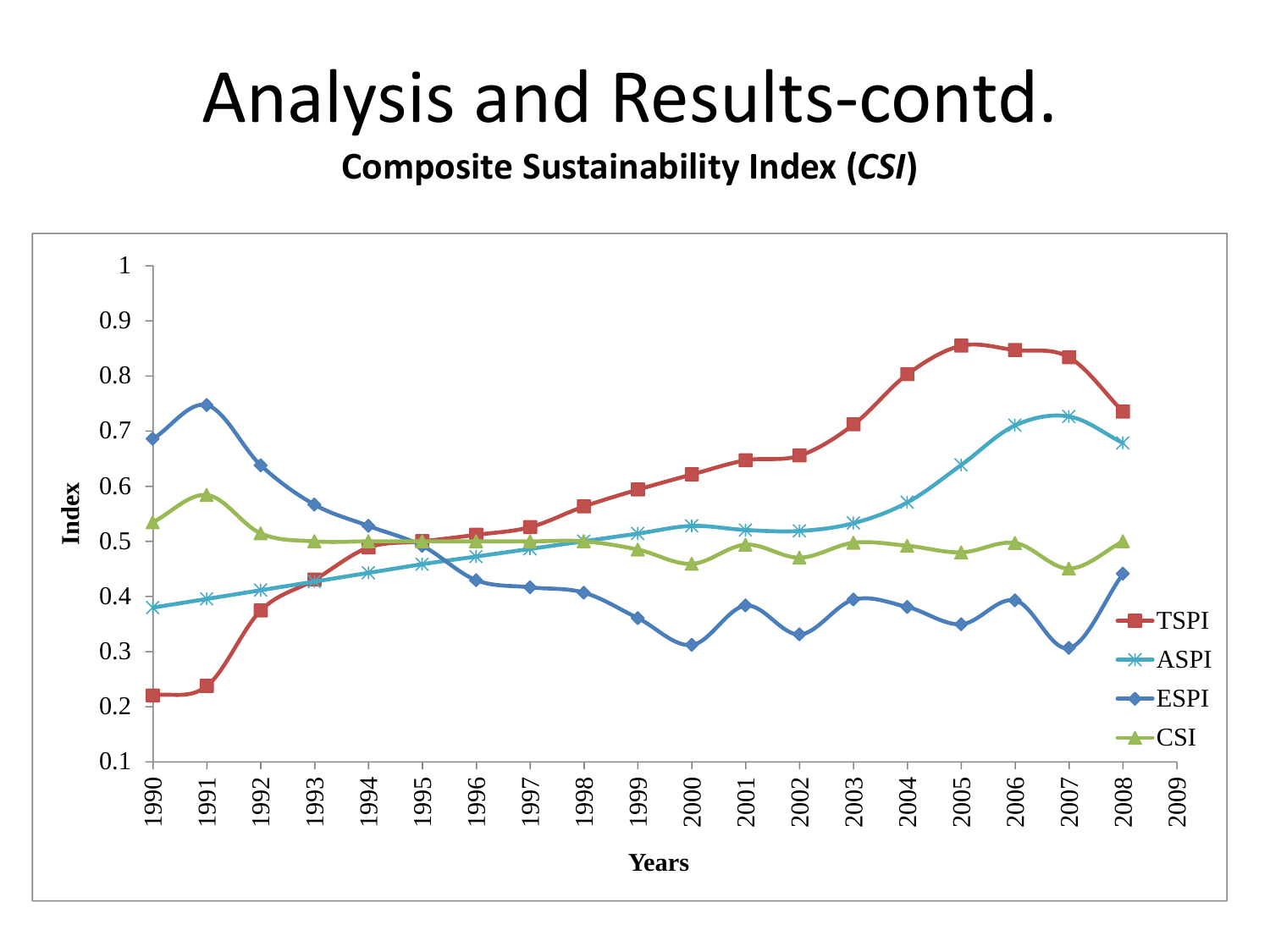# Axioms of Sustainability

- The system of systems is sustainable when the overall slopes for the *TSPI*, *ASPI* and *ESPI* have a positive trend
- The system of systems is unsustainable when the slopes of *TSPI* and *ASPI* have a positive trend but the slope of *ESPI* has a negative trend
- The system of systems is sustainable when the overall slopes for the *TSPI*, *ASPI* and *ESPI* have a nonnegative trend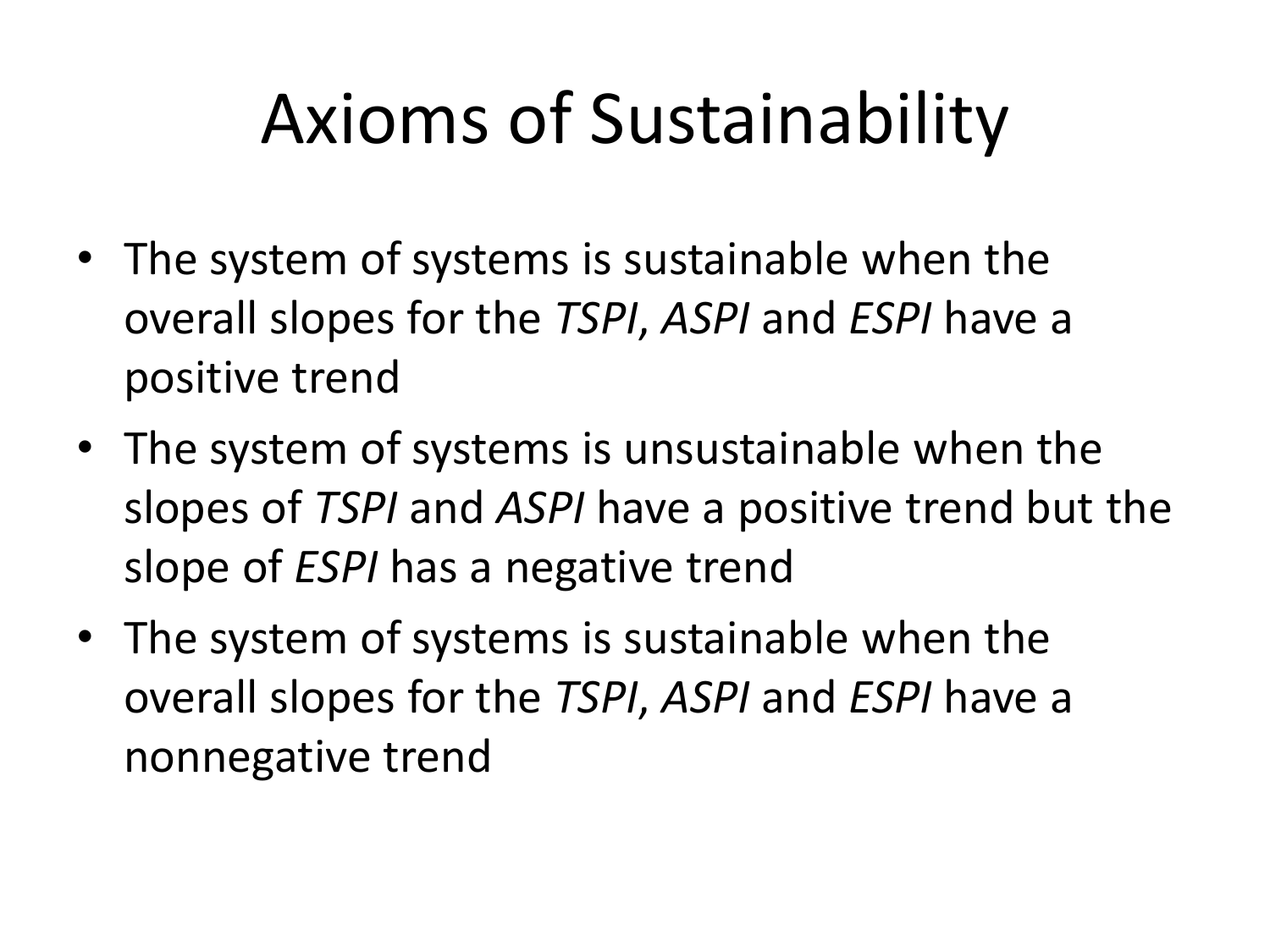### Policy Options

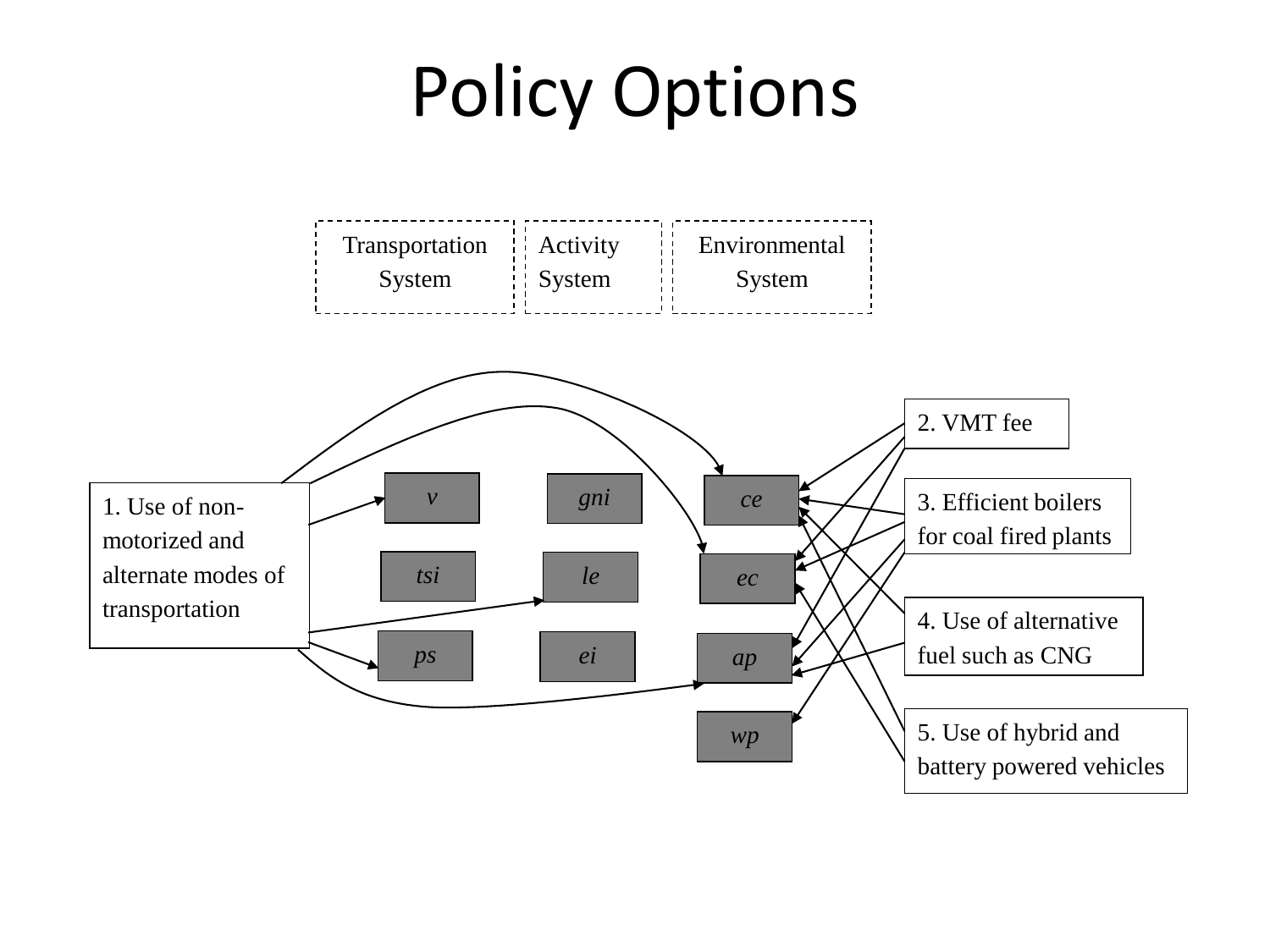# Conclusions and Recommendations

- This study computes performance indices for a system of systems including the Transportation, Activity, and Environmental systems
- Additional performance measures can be incorporated based on spatial and demographic characteristics
- The framework used in this study is currently been extended to enable the analysis of regional systems
- A simulation-based framework is been developed to estimate multiple performance measures required to estimate the desired performance indices
- Analyze the interactions between multiple systems using mathematical modeling (predator-prey techniques)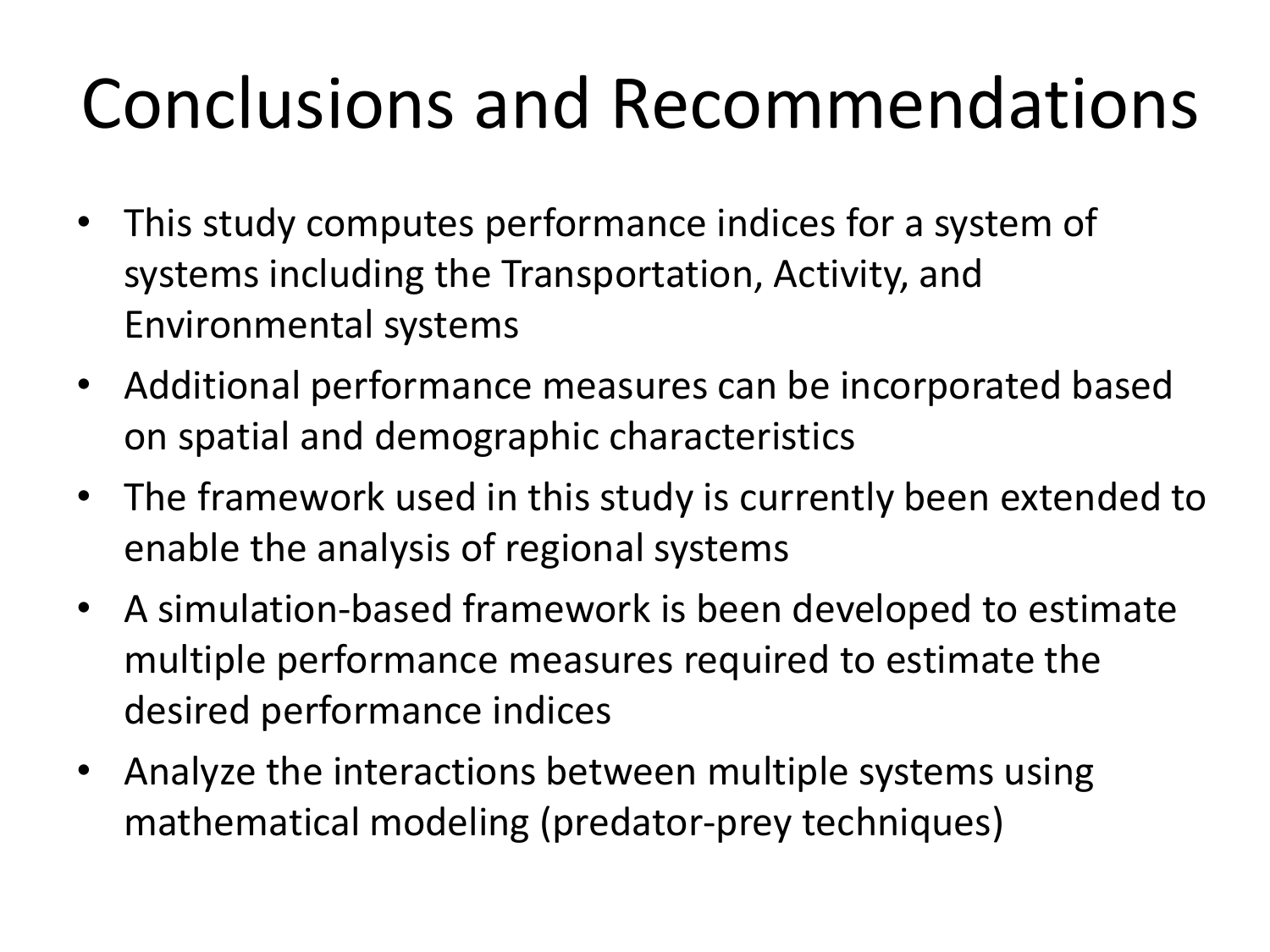## Acknowledgements

- Urban Sustainability Initiative
- Dr. Sajjad Ahmad-UNLV
- Graduate & Professional Student Association